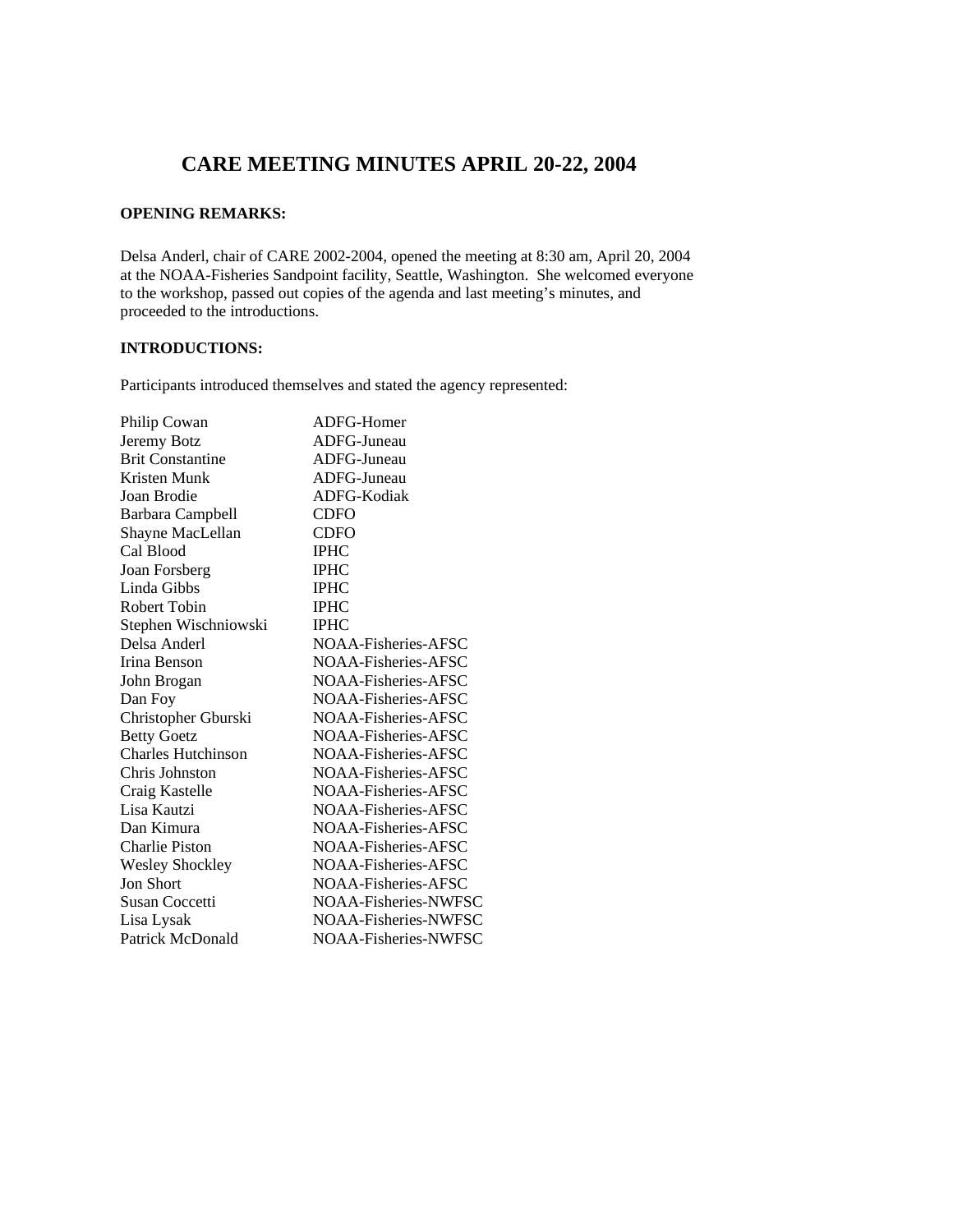| NOAA-Fisheries-NWFSC |
|----------------------|
| NOAA-Fisheries-NWFSC |
| NOAA-Fisheries-NWFSC |
| <b>ODFW</b>          |
| <b>WDFW</b>          |
| <b>WDFW</b>          |
| WDFW                 |
|                      |

#### **MEETINGS:**

Anderl updated everyone on upcoming meetings:

Technical Sub-Committee (TSC) – May 4,5 – Whidbey Island Dover sole workshop – May 16 Third International Symposium on Fish Otolith Research and Application – July 11-16 – Australia Sablefish workshop – 2005 – Schirripa (lead)

## **APPROVAL OF AGENDA:**

**WORKING GROUP REPORTS:** 

All participants approved the 2004 agenda proposed by the chair (Appendix 1). Some changes were noted for the presentations.

# **APPROVAL OF 2002 MEETING MINUTES:**

All participants approved the 2002 meeting minutes.

#### **UPDATES:**

The CARE address/e-mail list was passed around for any revisions.

Summary of age reading methods: The labs provided updates prior to the meeting. Discussion ensued regarding what production numbers to put in the table. It was decided that we should use the number of fish aged over the 2 year period. This would be updated on the website. The "stock" column will be changed to "area". It would also be advantageous to add a new column: "number of people/species". We discussed whether or not to eliminate the "capability" column or to define the terminology in the column. Further discussion and any decision on this was tabled until Thursday.

| Standards: It was decided that the new software standard is OFFICE 2000: Word, Excel, | Deleted: ¶ |
|---------------------------------------------------------------------------------------|------------|
| and Access.                                                                           |            |
|                                                                                       |            |

**Deleted:** ¶

Manual/Glossary: MacLellan presented the new cover produced by Wischniowski. It was suggested that the title be lighter, more contrast for the text, delete "2004", and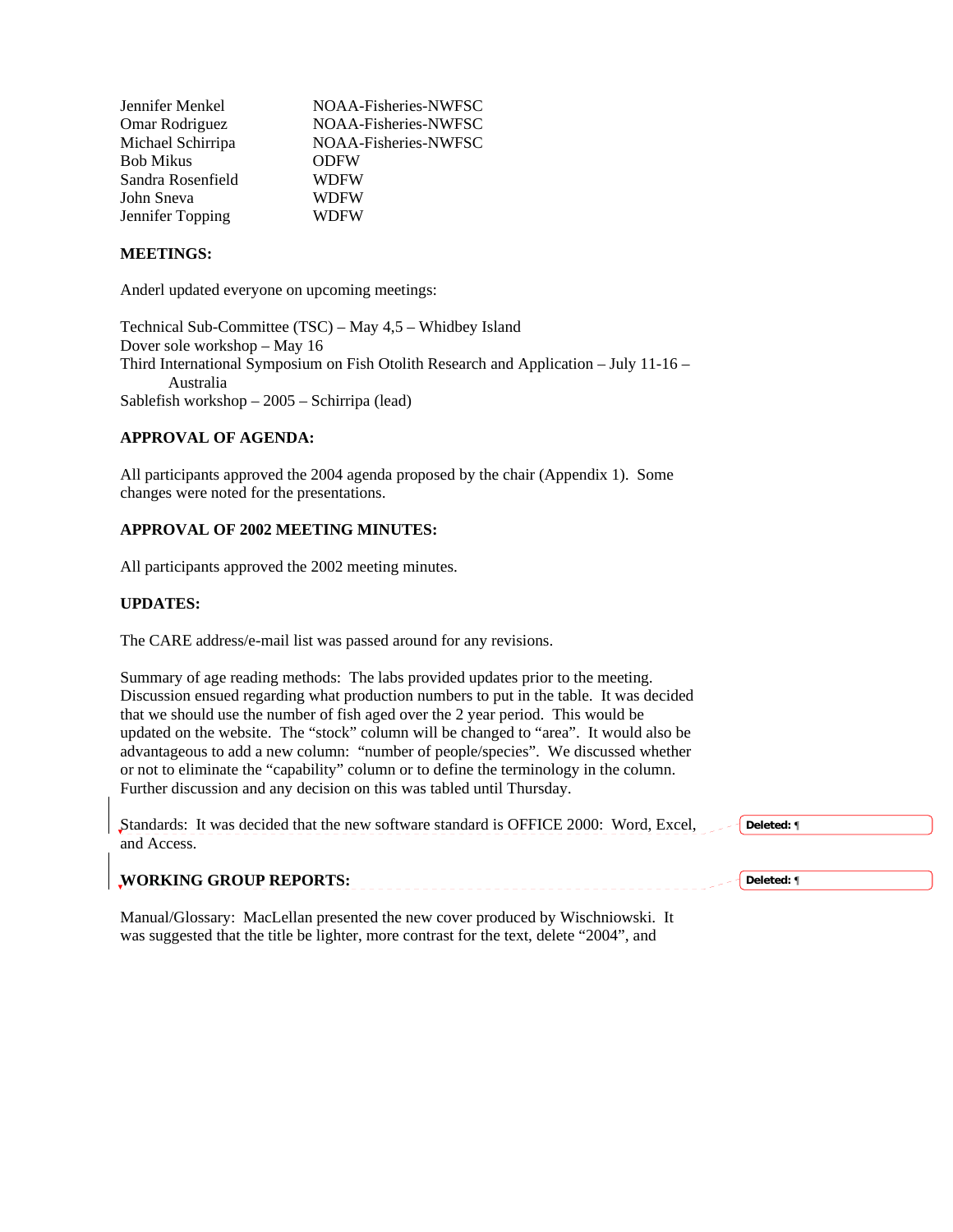correct one formula. Wischniowski said he would attempt to have the cover revisions by Thursday. The addition of hake to the manual is in process, and a draft of lingcod ageing via dorsal fin ray cross sections is complete. Both should be finalized in a few months. Munk stated that "biannual" should be "biennial" in the text.

Charter: Anderl thanked Goetz, Mikus, and Munk for their good work on finalizing the Charter. Anderl initiated discussion regarding a paper where the main author didn't allow review by the co-authors of the ageing protocols used. It was suggested that we add language to the Charter, under Membership Responsibilities, that states that authors should extend the courtesy of reviewing ageing methodologies to those whose age estimates are used. Goetz said she would propose specific language for further discussion on Thursday.

Web site: Anderl expressed concern with the structure exchange table. The TSC response regarding the addition of statistics was not definitive.

Structure exchanges: McDonald reported the following exchanges and participants: Hake – CDFO & ODFW Sablefish – ODFW & NOAA-Fisheries AFSC Walleye Pollock – ADFG-Juneau & NOAA-Fisheries AFSC Darkblotched rockfish – ODFW & NOAA-Fisheries AFSC Any additional exchanges would be reported on Thursday.

Morning Break 10 a.m. to 10:20 a.m.

## **AGE & GROWTH LAB OVERVIEW AND UPDATE BY AGENCY**

ADFG: Munk reported for their three lab locations at Juneau (central), Homer, and Kodiak. The Juneau lab has statewide responsibilities. The Homer and Kodiak labs have part-time agers. They have added one new ager and one new technician. Munk mentioned the funding constraints they are under, noting that groundfish ageing funding was up a little and that they had received rockfish ageing funds from NOAA through 2008. New ageing priorities have resulted in ageing fewer flatfish. Specific projects of note were looking at lingcod growth differences between regions, and partial validation in an age range via bomb radiocarbon dating for shortspine thornyhead.

CDFO: MacLellan reported that their lab (Nanaimo) produces about 13,000 groundfish age estimates annually, and also ages for 30,000 herring, 5,000 shellfish, and 98,000 salmon (B.C. and Yukon). There are nine people on staff, with 6.5 FTE's doing production ageing. They have developed a new database that potentially was developed for all species that is user friendly, accessible to users, and can be used as a tracking system. Phase 1 of the database system initially included just salmon; Phase 2 is better and captures all ways of age notation. All information from the age data sheets are recorded in the database. MacLellan noted that previously there was a lack of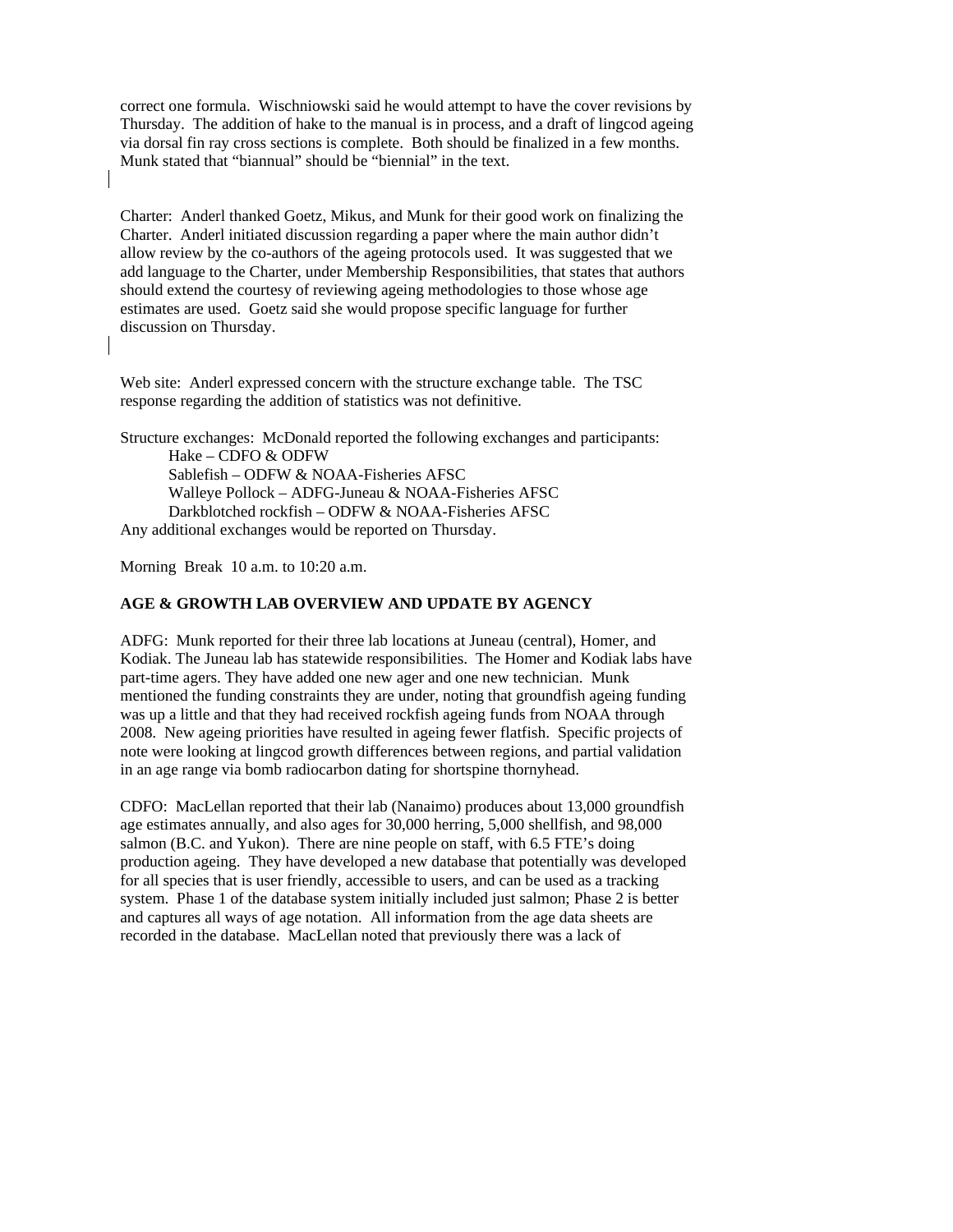prioritization, no standard sample sizes, and their desire to do more quality control and research. Managers have proposed the lab age 160,000 fish per year, while she stated that they can only age about 125,000 per year. They re-read 10%-20% for precision estimates.

CDFG: Erwin was not able to attend this year.

IPHC: Forsberg reported that they age about 28,000 sport and commercial halibut annually, with 5 agers. In 2003 they began utilizing the break and bake technique using a toaster oven which works better for younger fish. This technique was adopted after a 2002 study that compared surface and break and bake age estimates. The lab is now using Tray biens for storing their otoliths. Their database now includes an age estimate, and alternate age estimate, an age range, plus 8 edge-type codes. They have been investigating bomb radiocarbon dating for otoliths that have been stored in glycerin and elemental analysis of otoliths. They have found out that the break and bake technique works better on otoliths that have been stored in glycerin.

NOAA-Fisheries-AFSC: Goetz reported that their lab has 11 primary agers. The lab has been experimenting with the break and bake technique, noting that it is species-specific and doesn't work well for rockfish. They have added sculpins and greenlings to their list of fish to age, and will work on capelin and short-spine thornyheads in the future. The lab's priorities are set by their working group. Current research projects are radiometric and bomb radiocarbon age validation (Kastelle) and shortraker rockfish ageing (Hutchinson). New research projects planned are crab and whale ageing. The lab is under contract to provide age estimates for turbot and skate (vertebrae).

NOAA-Fisheries-NWFSC: McDonald reported they have 6 agers, with another to be added shortly. He noted that PSMFC is in charge, with the priorities being set by the NWFSC. Current research projects are bomb radiocarbon age validation and annulus measurements for hake. The lab has become more research oriented.

ODFW: Mikus reported that he is the primary ager with regional biologists ageing sport fish part-time. He assists in ageing Dover sole and near shore species, as well as ageing otoliths from marine mammal scats.

WDFW: Sneva reported that they have two full-time groundfish ages. The lab has recently added sardines and spiny dogfish to their list of species they age.

# **SIMILARITIES AND DIFFERENCES BETWEEN AGENCIES/LABS**

Participants discussed differences in databases, precision statistics, and age reading sheets. All labs use the standard January 1 birthday, with the exception of sardines (June 1) and English sole (CDFO). Anderl led a discussion on edge-type data, noting that it works good for Atka mackerel, but poor for sablefish. Goetz said that Pollock show different edge-types on good growth years than on normal growth years. Munk's lab uses no edge-type code. She thought edge interpretation was most difficult for June-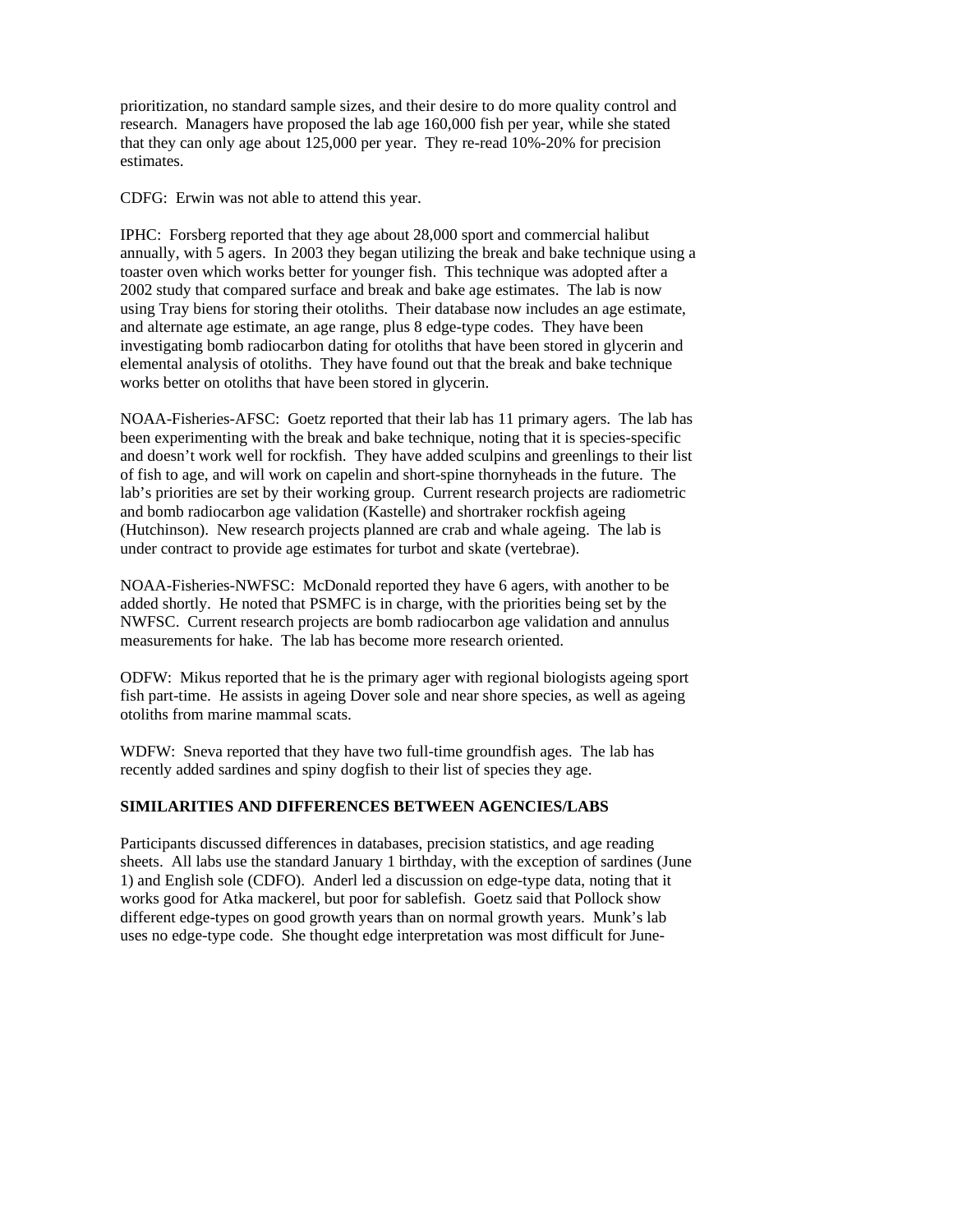August sampled fish. Regarding establishing a protocol for resolving differences between labs in ageing criteria for the same species, Blood suggested that we should just acknowledge the differences and that the use of exchanges would reveal if there were problems. MacLellan said that the basic criteria must be the same, even though there are pattern differences between stocks. Schirripa noted to be aware of true criteria differences between stocks. We tabled further discussion until after lunch or Thursday.

Lunch break Noon to 1 p.m.

#### **ERGONOMICS**

Discussion revolved around which labs had ergonomic scopes and workstations. Goetz said that ergonomic scopes/work stations usually aren't purchased until medical problems arise. Goetz said that the key to avoiding medical problems is educating oneself on proper posture and exercises, as well as having an adjustable chair, a properly positioned scope on a table at the right height. The major scope manufacturers have new ergonomic scopes incorporating low positioned focusing knobs and adjustable binocular tube angle and height. A Leica ergonomic head with bellows costs about \$4,000. Some of the women members discussed the hardships of doing scope work while they were pregnant.

#### **RECOMMENDATIONS**

#### **2003 TSC TO CARE RECOMMENDATIONS**

TSC recommended that we incorporate 2 to 4 hours of presentations in our meeting. Eight presentations were scheduled for the 2004 meeting.

TSC suggested we note limitations and caveats to exchange table statistics. We discussed adding a percent agreement column, but questioned what to do when you have 3 or more readers. Participants noted that the reasons for exchanges are many. We discussed a possible recommendation to TSC: what does TSC want in the exchange table?

TSC recommended that there should be a standard number of structures per exchange. Participants felt that this number should be reasonable and determined after consulting with the stock assessment biologist involved with that species.

### **2002 CARE TO CARE RECOMMENDATIONS**

These were the recommendations and actions taken:

A draft of the charter should be presented to the membership by May 31, 2002. Completed.

Update cover of Aging Manual with CARE logo. Completed with edits.

**Deleted:** MacClellan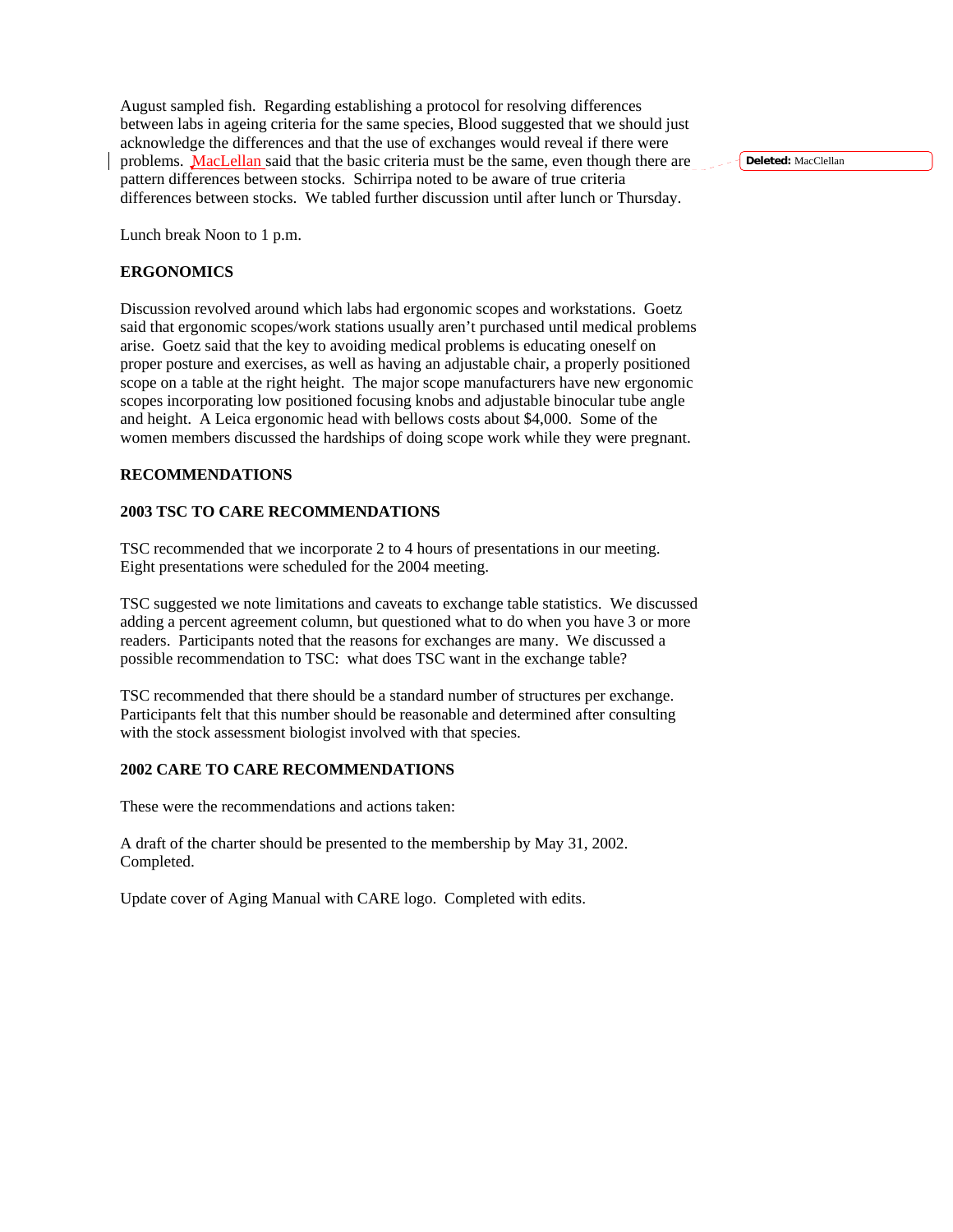Produce a table defining capability terms and updates for each agency-species by May 31, 2002. This item was tabled.

Include new technologies and/or aging related discussion to New Business for future Care workshops. We discussed the use of vertebrae for aging. Schirripa said utilizing new structures should be need based. Troublesome species are candidates for looking at new structures.

Add age data, both blank and examples to the web page. This will be done.

Add the following new sections to the CARE manual:

 Thin sectioning – We are not quite ready to do this yet. Lingcod – The first draft of thin-sectioning/aging this species is complete. Pacific Whiting – NWFSC & DFO to collaborate. Data sheets - Blank and example versions will be included.

**Deleted:** McDonald's report with DFO pictures will be used.

Add pictures to the website. Anderl is working on this.

Add a breakdown of numbers/species aged per year by agency to the website. This will be done.

Discuss ergonomic issues as part of New Business with a possible demonstration. Completed at this year's workshop.

#### **ELECTION OF 2004-2006 OFFICERS**

Chair: Patrick McDonald Vice Chair: Kristen Munk Secretary: Joan Brodie

All officers were elected unanimously.

#### **PRESENTATIONS**

Proposed new CARE website – Jon Short

 Short presented the pages to be included, noting that the first page needs a new look. Blood said that it needs to be updated periodically. Rodriguez suggested that other workshops and exchanges might be included. Kastelle suggested that abstracts and new publications be included. Short mentioned that currently he doesn't have web access to make changes.

Otometrics – Kristen Munk

The collection of dimensional and physical attributes of otoliths is part of the "basic data" and can be used to support age data. Munk discussed the measurements of "otolith index" and "otolith calcium investment index".

Research projects at CDFO – Shayne MacLellan

**Deleted:** MacClellan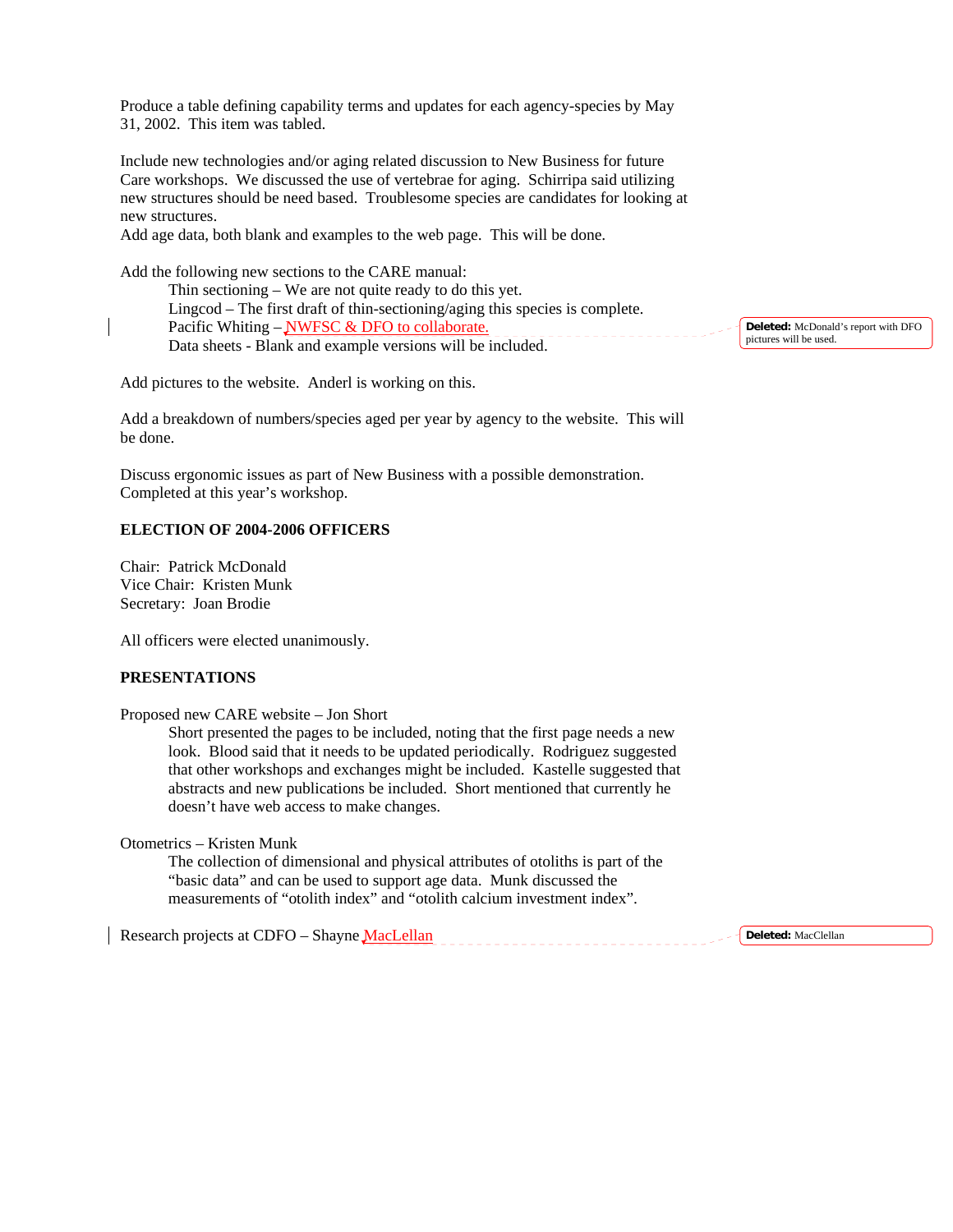Most of the research has been with Pacific cod and sablefish. For Pacific cod, their goals were to determine the best structure for aging and to verify annuli on young fish. They looked at bake and break otoliths, otolith thin sections, and dorsal fin ray cross sections, concluding that the fin sections produced consistently clearer annuli and that annulus measurement criteria worked better for the fin rays. They will look at older fish next. For sablefish, they used young, "known age" fish and looked at break and burn otoliths and thin sections (only two sections needed). Annuli clarity was better for the break and burn method. They will be looking at age 2 to 5 tagged fish next.

Afternoon Break 3:00 p.m. to 3:20 p.m.

Ageing skate species using vertebrae – Chris Gburski

Chris showed examples of whole and thin-sectioned vertebrae, with age estimates up to 19. He described the preparation methods and said he would be looking at staining methods and trying caudal spines in the future.

- Challenges of determining ageing criteria for the Greenland turbot Jake Gregg Otoliths of this species are very convoluted and fragile. Surface age estimates have revealed poor precision in past studies, with better precision for break and burn otoliths. His study examined half section (stained) and surface age estimates from one particular area of the otolith. Two readers aged the samples three times. Older fish stained section estimates were more precise than the surface estimates. There was no precision difference with the younger fish. He noted that a 76 cm male with a surface age of 14 had a sectioned age of 35. This species needs age validation.
- Age validation of canary rockfish using bomb radio carbon dating Jennifer Menkel Jennifer described the basics of this methodology, noting that it is usually accurate within one to three years. The sample is taken from the first year core and she utilized reference curves from halibut and Atlantic haddock. Two sampling designs were employed. Conclusions were that parallelism was not rejected, there is a consistent ageing error bias of 2-3 years, and the assumptions of this validation method can be quantitatively tested.

Walleye pollock radiometric age validation – Craig Kastelle Craig described this methodology, which utilized the lead/radium ratio. The pollock fishery is the largest in the North Pacific, hence the need for age validation. His study was to validate the age reading criteria of the ADFG lab and the AFSC lab. He used age 3-8 otoliths, with 40 sampled from each age group. The results so far indicate that the AFSC lab criteria were most correct. There was a bias of about 2 years, mainly due to core problems and a biased radiometric standard.

Sample size to measure bias between two age determinations – Michael Schirripa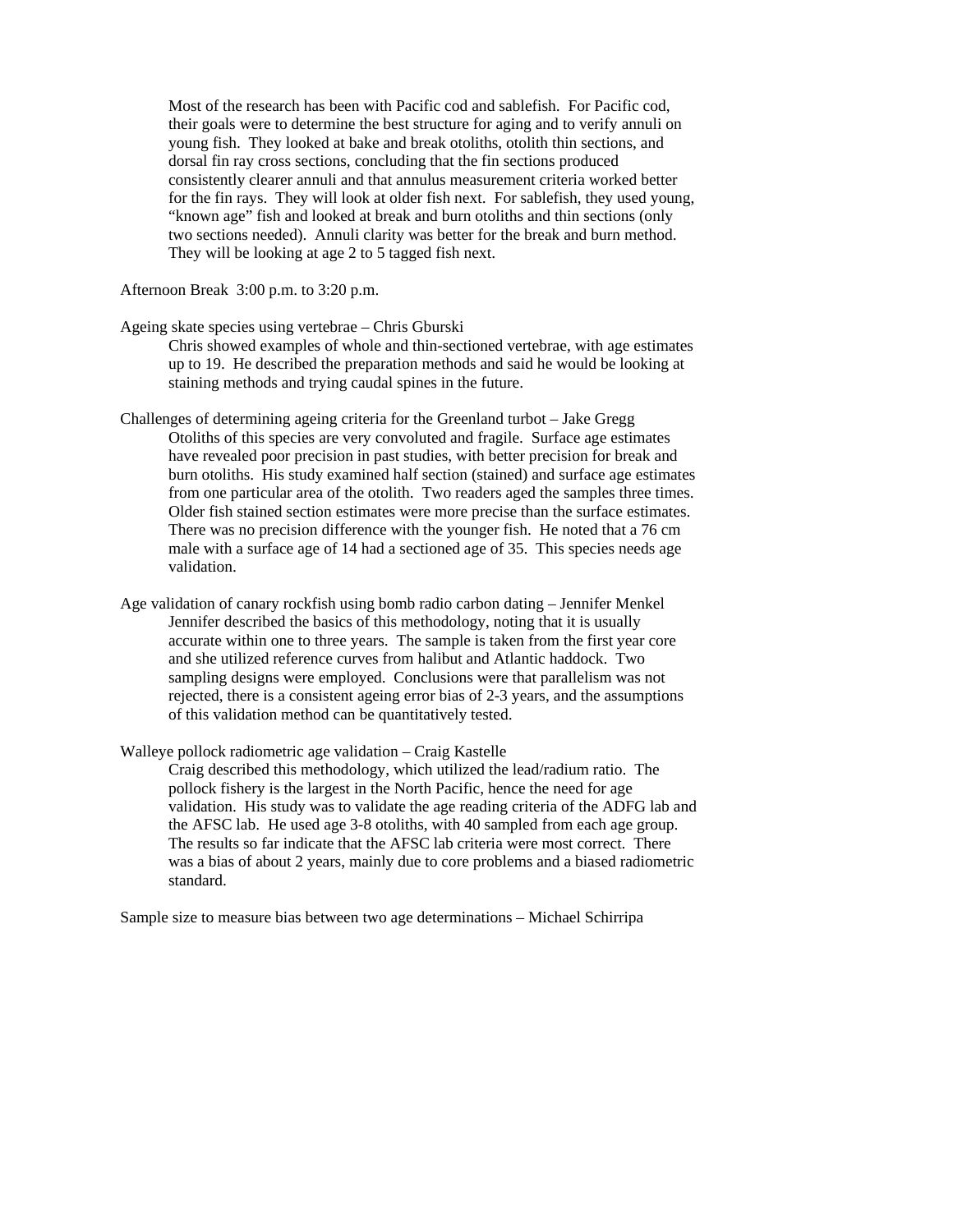Michael used simulations on data sets of Pacific Ocean perch (long-lived) and hake (short-lived). He noted that what we are looking for is the Type II error. The simulations revealed that a sample size of 100-200 was adequate for hake and that 200-300 were adequate for POP. He reiterated that this is an absolute number, not a percentage.

Adjourn for the day, 5:00 p.m. **Wednesday, April 21, 2004** 

Scope work from 8:00 a.m. – 5:00 p.m. at scheduled work stations.

We had three working group reviews prior to the morning break:

Sablefish ageing – In preparation for the upcoming TSC initiated international sablefish workshop.

Pacific cod ageing – Specifically on the determination of the first three annuli.

Walleye Pollock ageing – Specifically to document differences in ageing criteria.

Morning Break 10:00 a.m. to 10:20 a.m.

We had two working group reviews prior to lunch:

Pacific hake ageing

Shortspine thornyhead ageing – Specifically to collaborate on developing ageing criteria.

Lunch 12:00 p.m. to 1:15 p.m.

Hutchinson demonstrated his thin section preparations using Pacific cod and sablefish otoliths throughout the afternoon.

Afternoon Break 3:00 p.m. to 3:20 p.m.

We continued with collaborative scope work and discussions.

Adjourn for the day, 5:00 p.m.

#### **Thursday, April 22, 2004**

Wrap-up Group Session

Anderl expressed her thanks to the members for their contributions to this workshop.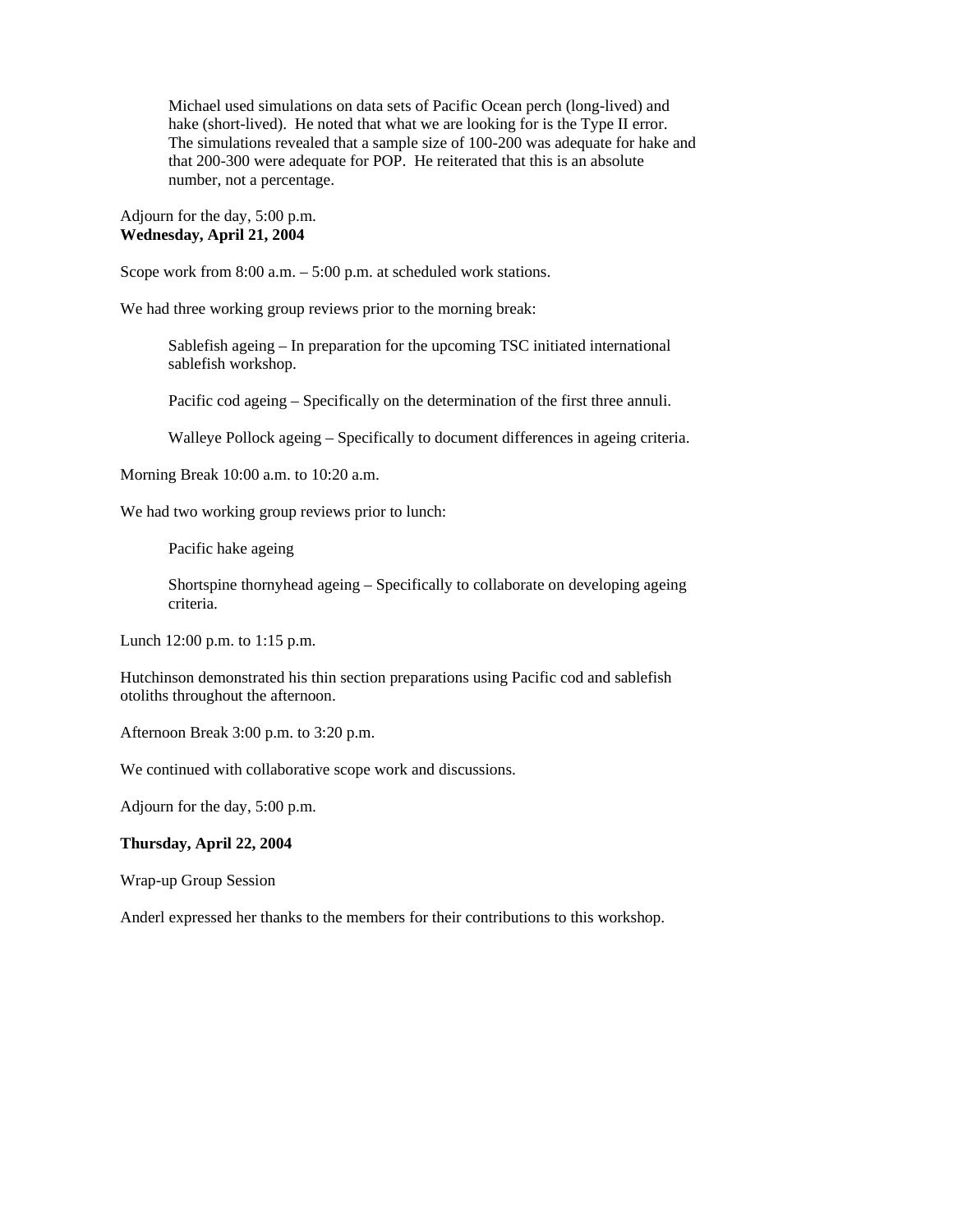We looked at the possible changes to the logo for the manual. We tabled the decision until later this morning.

The exchange table was passed out to the members for discussion of possible changes. We discussed adding more rows to accommodate individual readers and reader statistics? We discussed a possible recommendation to TSC, asking them if they want more detail or leave it as is. One suggestion was to include a disclaimer statement (with notes on who to contact) at the end of the table. This would be reviewed by the Vice Chair.

Anderl noted that AFSC members have historically been in charge of the shirt and mugs sales and that this is no small endeavor. We decided that this duty will now be on a rotating agency basis.

We discussed possibly adding a "capability" column to the Summary of Age Reading Methods table. Anderl said she would check on possible definitions.

Goetz moved to add the following bullet item under Member Responsibilities in the CARE Charter:

"A member agency that drafts written materials which characterize the methodologies and/or protocols of other agencies with intent for distribution and/or publication, are encouraged to allow the agencies involved to review and comment on the final draft prior to distribution."

The motion was seconded and passed unanimously. MacLellan emphasized that freedom of interaction is important in CARE.

It was moved, seconded, and passed unanimously to accept the CARE Charter as amended.

We decided, at least for now, to leave the number of structures for exchanges as is.

# **2004 RECOMMENDATIONS FROM CARE TO CARE:**

- 1. CARE members are encouraged to hold workshops/calibration sessions as needed to address specific age reading issues.
- 2. Draft a chapter on statistics to include in the CARE manual.

# **2004 RECOMMENDATIONS FROM CARE TO TSC:**

- 1. CARE recommends that TSC and its participating agencies support additional hands-on only workshops to address species specific age reading issues.
- 2. CARE recommends to TSC that Appendix B (CARE Charter) be included in the 2004 CARE to TSC report.

Logo cover changes to the manual were adopted

Morning Break 10:00 a.m. to 10:20 a.m.

**Deleted:** MacClellan